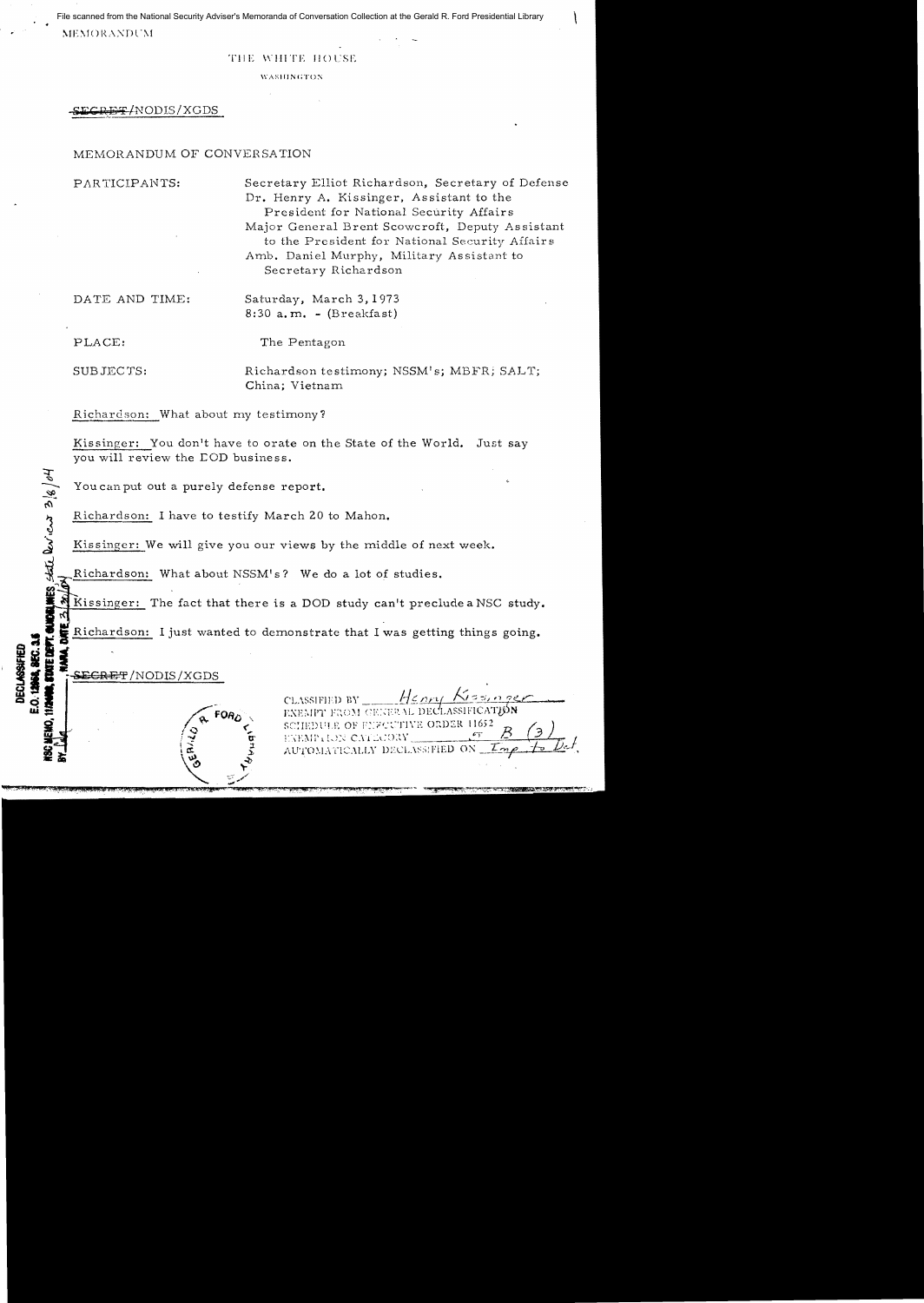### S<del>ECRET</del>/NODIS/XGDS - 2 -

Kissinger: We are now free to put out NSSMs?

Richardson: We are not interested in Systems Acquisition and Man power; but we will go on Security As sistance, etc.

Kissinger: I will show the draft NSSMs to Murphy. Keep it among the four of us.

The Europeans are sabotaging MBFR on the grounds that we have a private deal with the Soviet Union. Our deal was only on the timing.

I think it's better to have Hungary out than Italy in.

We need some DOD proposals on how to handle the substance.

The militry's proposals will be formalistic. Symmetrical cuts all leave us weaker. Asymmetrical cuts are better, we in the areas they fear most and vice versa.

We need to develop some concrete proposals. We need a comprehensive study on what our alternatives area. Not a vague set of platitudes.

There are incongruities in NATO which we can't continue to live with- $$ for example, the level of supplies, both in US internal levels and within NATO.

(Long discus sion)

We should use MBFR to educate the Europeans.

I will put high priority on MBFR. We must be careful in articulating to Europe. McNamara just scared them with raising doubts about using nuclear weapons.

Some of the SALT proposals are childish. The Soviet Union will demand a quid pro quo. We must be serious about what we are willing to give up.

We could go to a 2500 ceiling. That would just ratify the present **--** which may be what we want.

Richardson: The big problem is what we want more.

**SECRM;T** *INODIS/XGDS*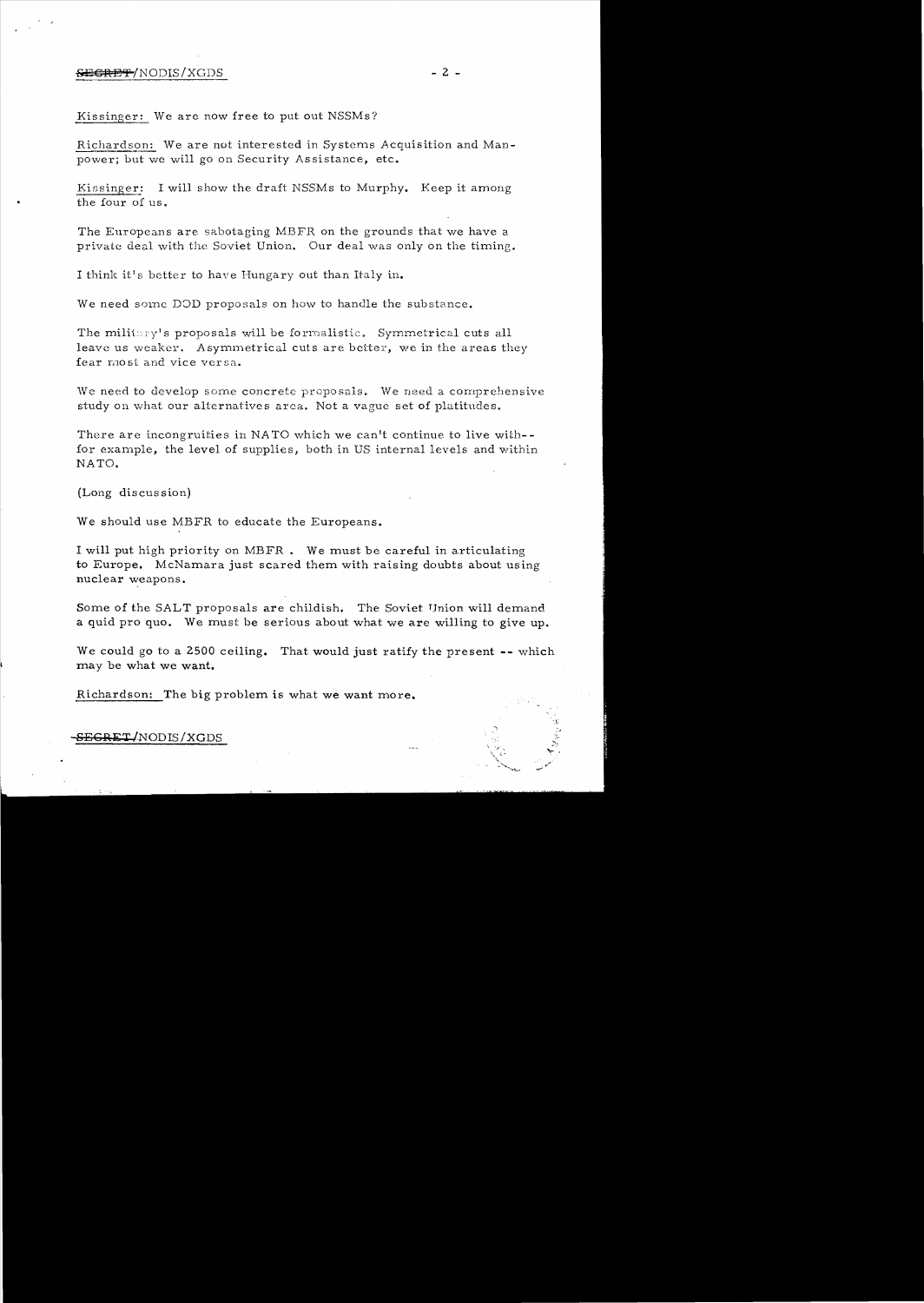#### **SBGRET**!NODIS/XGDS 3

The objective of forestalling MIRV might jeopardize a longer-range solution on numbers and throw weight which could include big missiles on our side.

One option is to freeze at the current equivalencies--our MIRV advantage and their throw weight advantage.

But from here it is harder to see how you would move from here to reductions on both sides.

Kissinger: The question is that with MIRV, a first strike has tremendous advantage.

You don't ease the problem by leeting warheads run free and hoping for reductions. The real problern is the gap between first and second strike capability.

Richardson: The key question is where to move. What is it we most want restricted? It would be to our advantage if the Soviet big missiles were not MIRVed. But what could we realistically pay? Nothing except that ten years ago each side took its own path of development and we now are equivalent and should stop there.

This is the Rush position.

Kissinger: There are many possibilities. Rush wants a freeze while something else is being negotiated. The Soviet Union won't go that route-we have to give up something. I can believe in a position which would balance off throw weight and MIRVs. The Soviet Union might do this, but they won't buy this plus unrestricted US technological development while they are frozen. We couldn't go on to Trident, etc., while they are frozen.

Richardson: There are two courses. This freeze, and one which would establish a limit on numbers and throw weight, with phased reductions over time.

The disadvantage is it ratifies the Soviet advantage in throw weight and permits them to MIRV. Congress wouldn't let us catch up.

But over the long term, it would keep the balance within limit, and let us over the long term determine which are the better systems.

#### SECRET/NODIS/XGDS

.'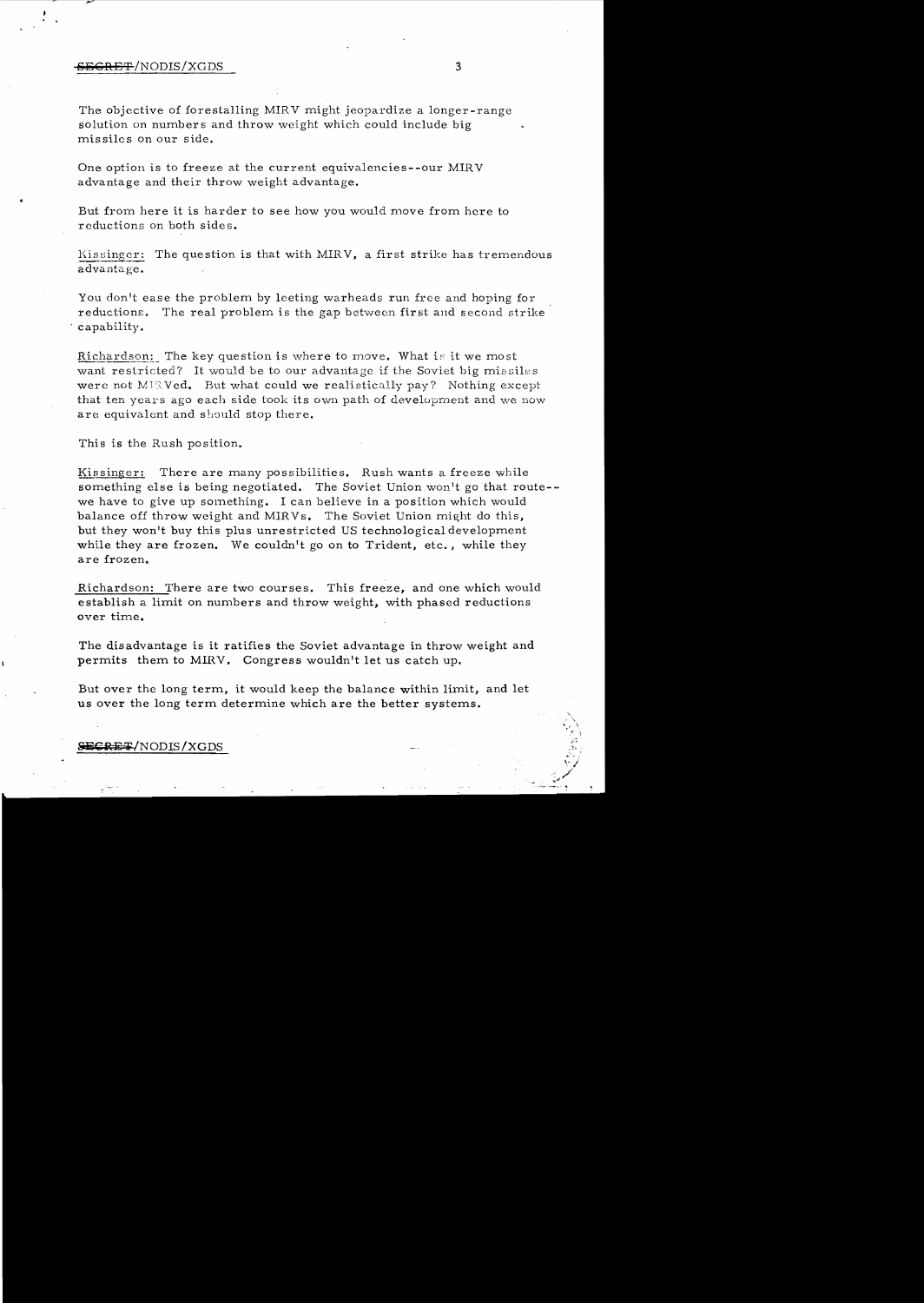## <del>SECRET</del>/NODIS/XGDS 4

•

Kissinger: I don't follow. Freedom to mix could go with any option. It is a separate question.

Richardson: But freedom to mix would permit us to retire one bomber and build a big missile.

Kissinger: This makes sense only if we have decided this switch is desirable on other grounds.

Even if we go this route, it could be dangerous because it could give a first strike advantage.

If both sides have one invulnerable element, what difference does it make if you have a vulnerable element?

We haven't even analyzed what it is about Minuteman vulnerability which bothers us.

Richardson: We must also consider what Congress would let us do.

Kissinger: Without ABM and MIRV we would be dead in SALT. The military told us they couldn't produce a new sub before 1979, so we had nothing but a bluff base.

Unless we have some programs to offer, we are at a big disadvantage.

It has become axiomatic that we must be calm, cool, and collected. It's true, perhaps with the Soviet Union, but it's not true about the Chinese.

In June I went to China and Chou started talking about Laird talking about force improvements. I started to apologize, and he said Laird was great in this respect. He said this last time that he was sorry Laird left because he understood.

If McGovern had won, the Chinese would have been wild opponents. Chou wanted me to take care of Japan, visit them on an equal basis for face, and not make them mad.

So remember when you make a defense statement, the Chinese have a vested interest in our strength.

### <del>}E6RET/</del>NODIS/XGDS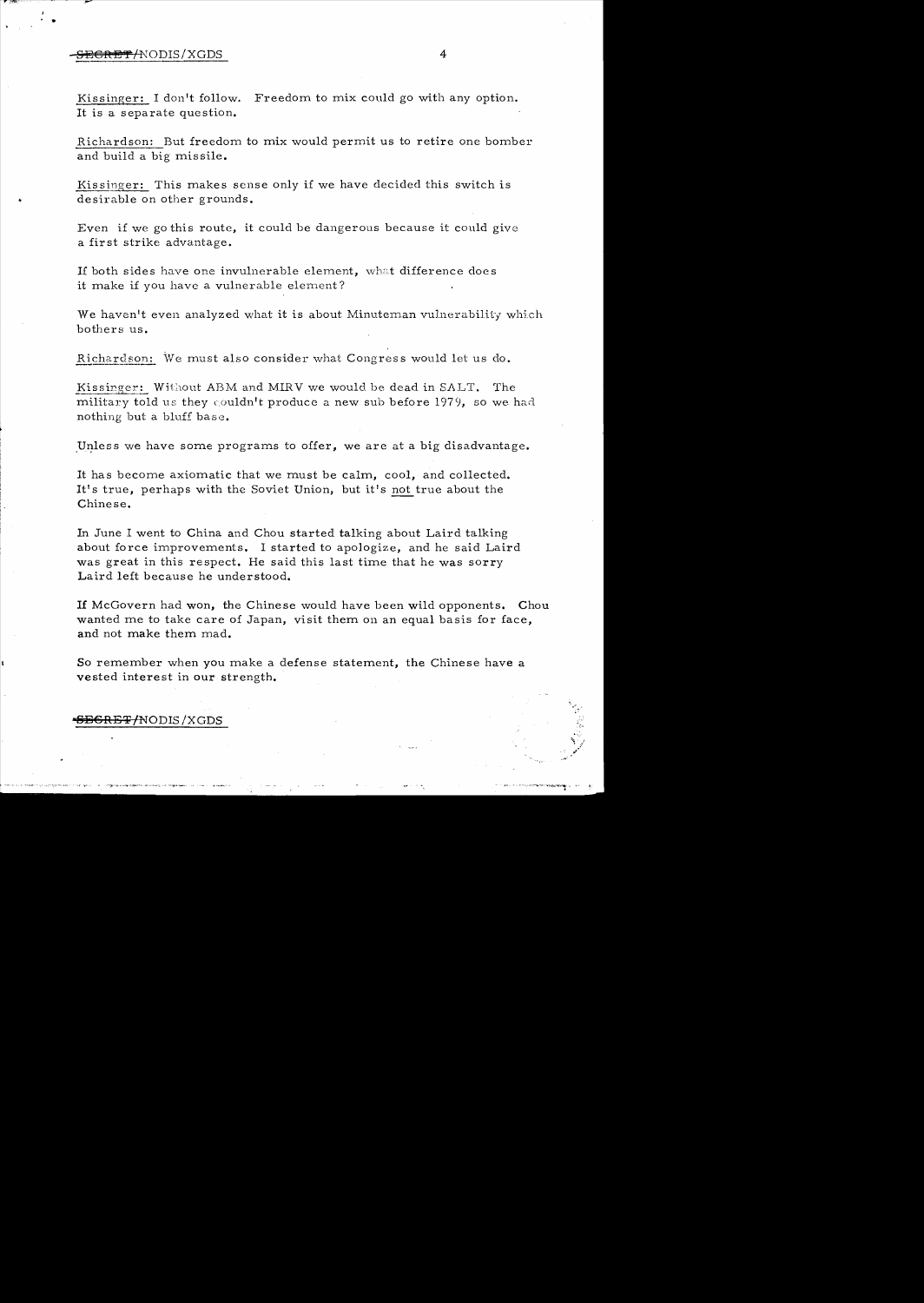# S<del>ECRET/</del>NODIS/XGDS 5

 $\frac{2}{\pi}$ 

They don't want us out of Asia. They will give us problems only if they think we are on the run. They can play with us or capture the left wing of the world Communist movement and force the Soviet Union into a contest against us.

The Chinese have a vested interest in a strong US defense posture.

Vietnam: (Discussion of infiltration and how to stop it. )

Richardson: You sent a draft State/Defense cable to me to protest some of the GVN violations.

## SEGRET-/NODIS/XGDS

, .,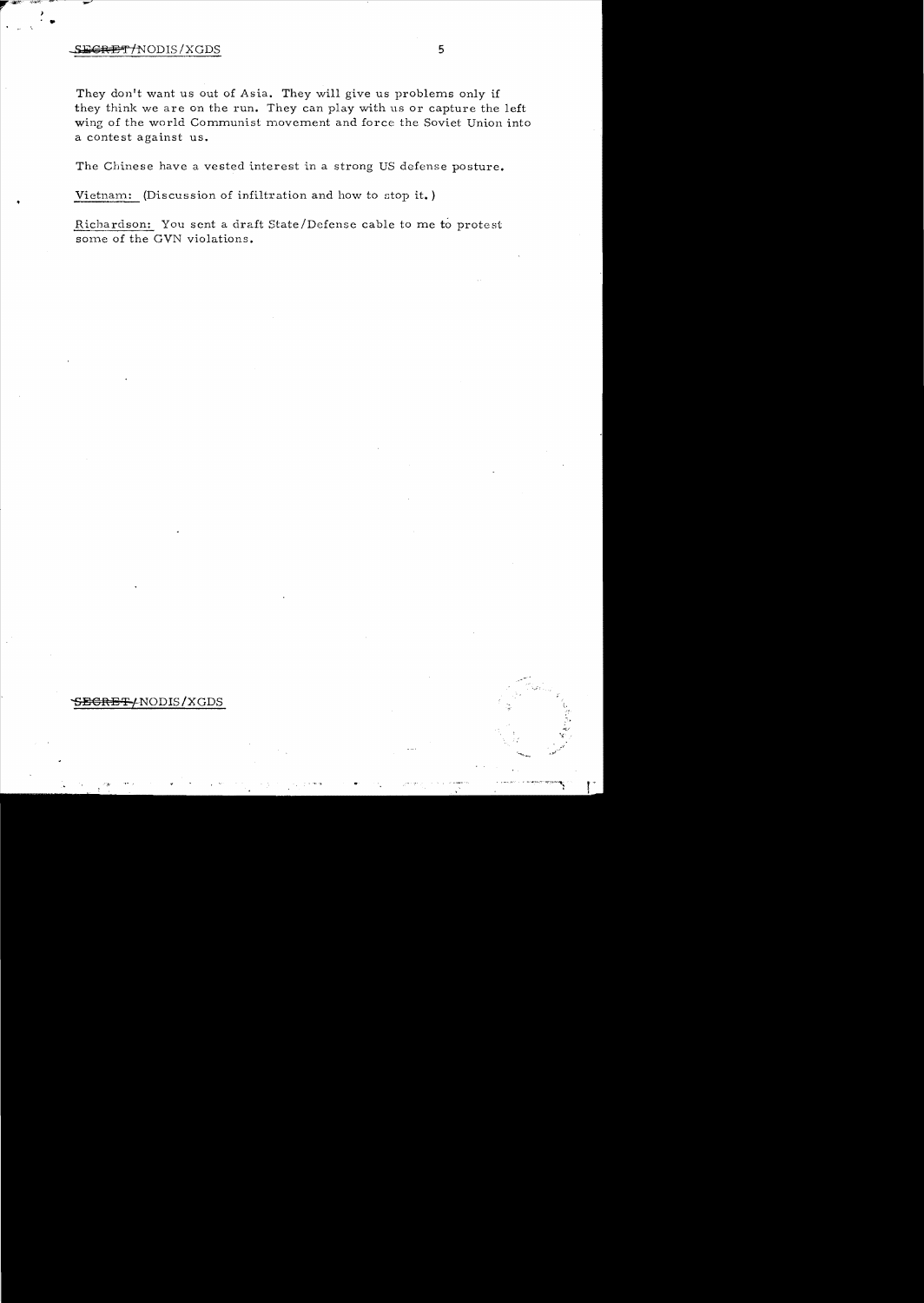Deep file boam Bundfort 3 mas  $9:30$  AM  $\vec{\chi}_{\rm HE}$  White House Saty 3 may 13 Rich Cash - He won't have to grant on soral We will union DOD - They computer to purch difine  $\sim$   $\sqrt{2}$ 20 Monde Thetming-Mahos<br>USS world genet thous bring by wielelle of works with.  $N5500$ Factitut the to DOD study contentionale a NSC String R. Weave how from to port and NESNIS? R - 2 just won'ted to demonstrated that I was getting this  $Yf^{n-1}$ R was not interested in Syracq + many man, but we will go on Sec coses, etc. A- Said and show shyt NSSMO & maypy - Keep anny a 4 gus

**DECLAIGHTED** NSC MEMO, HANDO, STATE DEPT. GUIDELINES State lev. europe , NARA, DATE 220/04 **NA** 

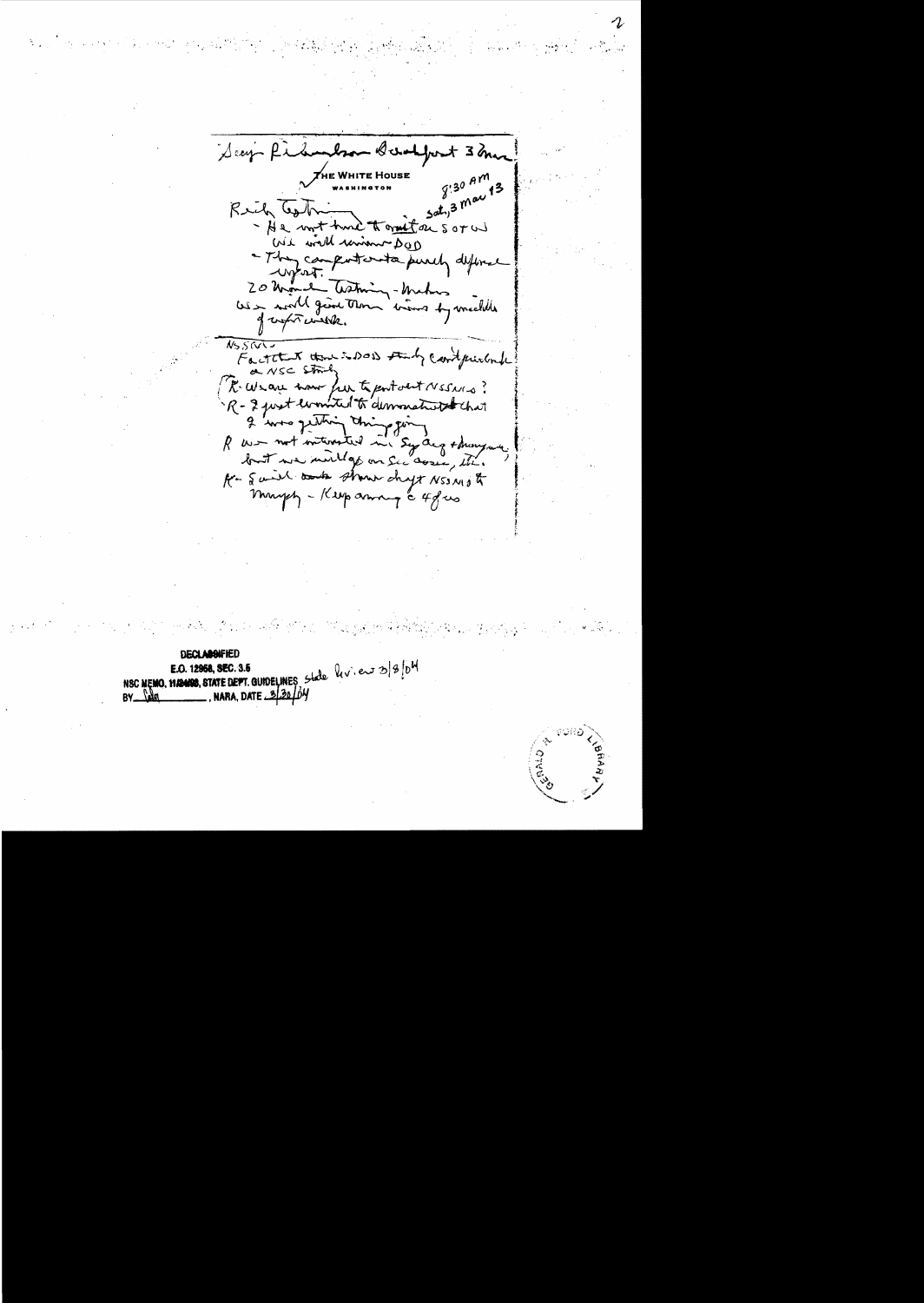Tue Wuite House  $MBrR$ . Europinas are substaying MEFR Our did and only on tring.<br>Better to have Henry on out than  $\frac{\partial^2 u}{\partial x^2}$ K-tere wind some DOD proposed on home To have with with me, the soint programs with an form revision when the a day costs better, we Kille weed to develop some concrete Proposado.<br>Thread e vousporchanant strady an what own alternations are book on wonger set of platitude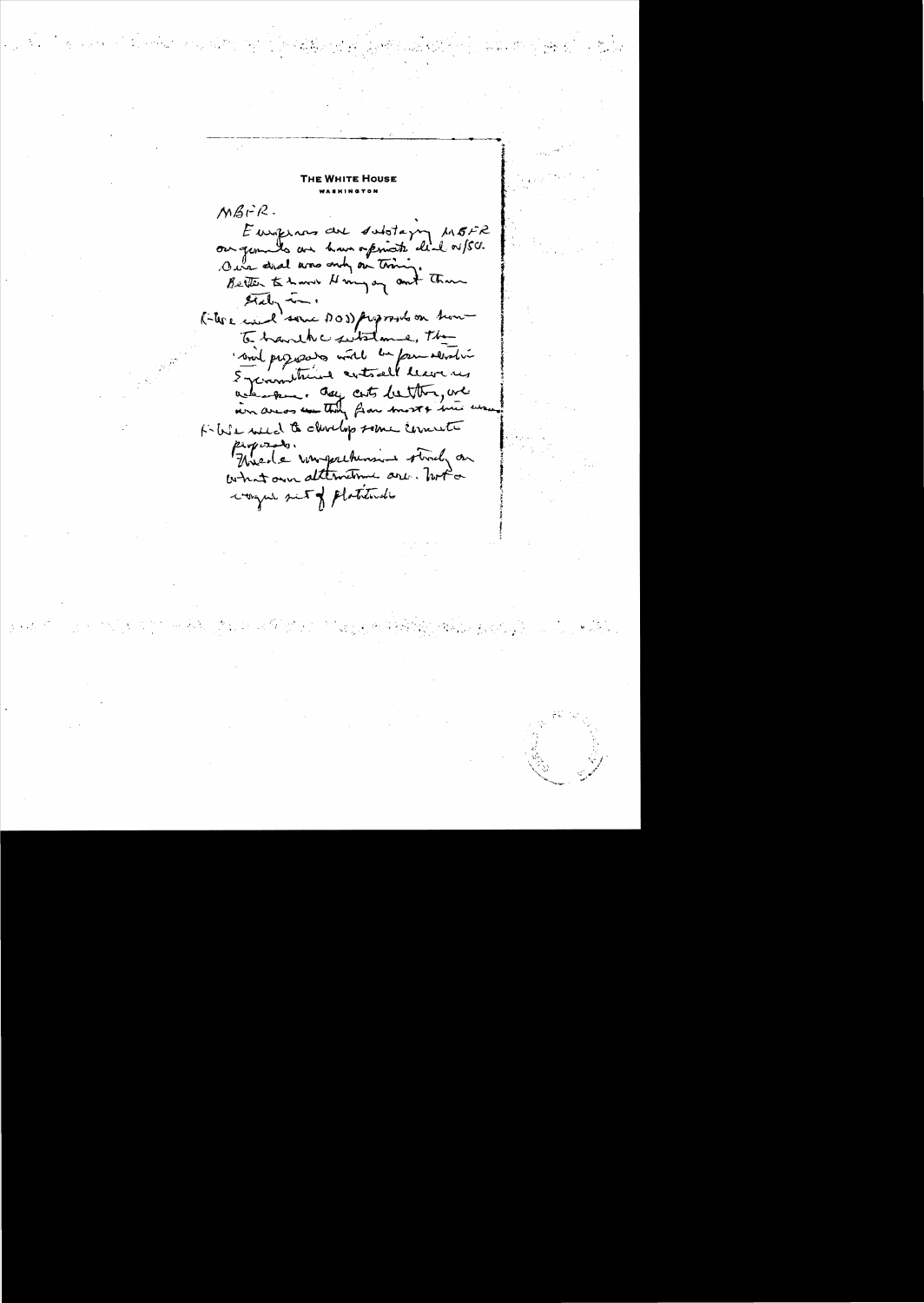THE WHITE HOUSE K-There are meangementes in 18ATO which we can't assiting to him w/<br>E.G., limit of suggelies, book in I hongtach K We strouted we MBFR & elevent Europh & assist part toget persont on MBFR<br>ON 2 most les cauful in articulating Leoned There we donates dront wing mico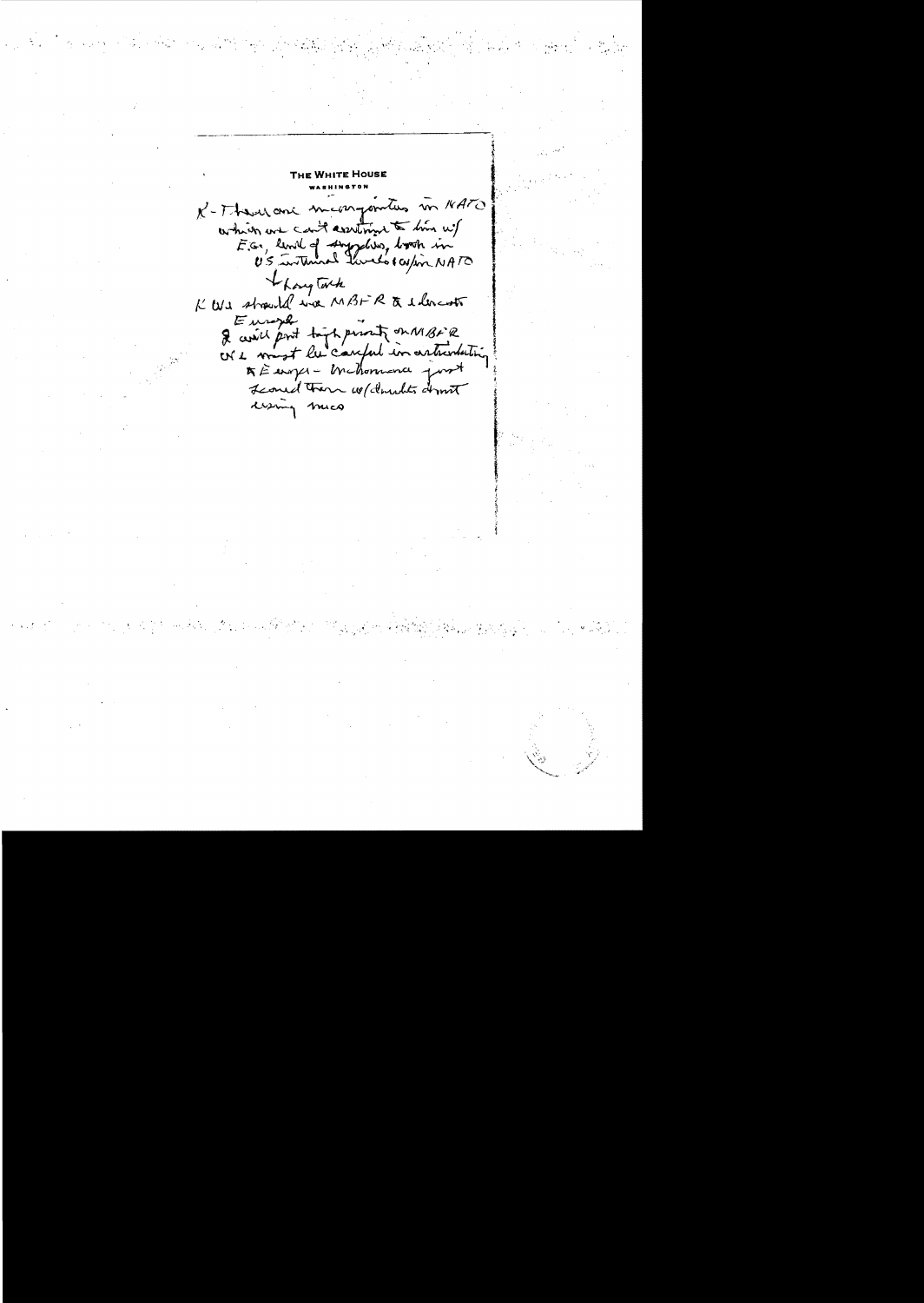**WHITE HOUSE**  $SALT$ Sour SA proposations Undekit . The  $\tilde{r}_e$ avenue il demand para populare welking to give eithing that was an well were R - Big putton is what we count more. Objective y faratalhim MIRD minhos include hig missile more side. R-Ous phon is to freeze at warrent examplimies Come MIRU administração Their truncreasured annings + haw you would move ferom there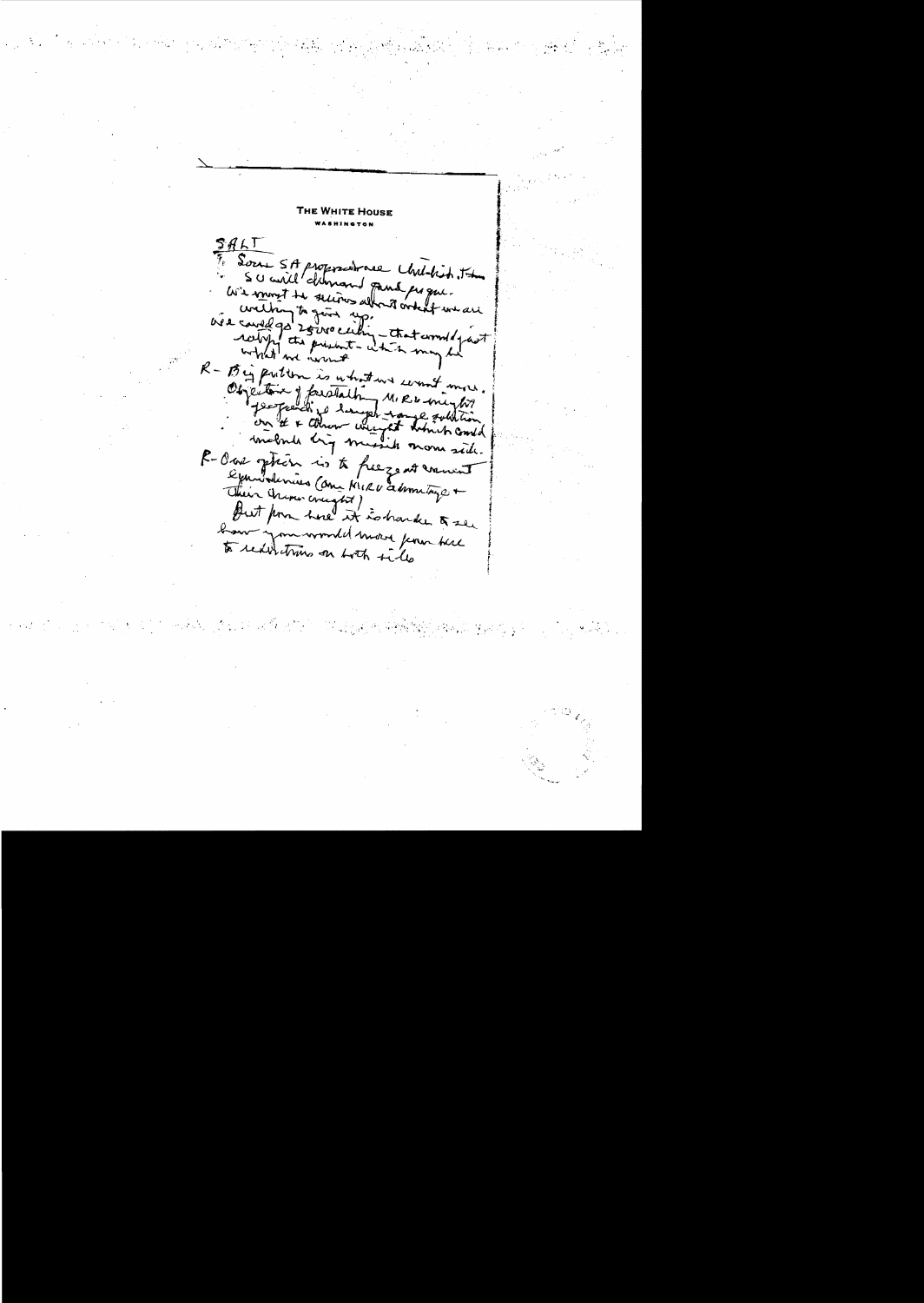WHITE Hous K - Charles From its that W/ KNIRV, a advantages concloud taxe a partir de tettes The nal portune is a gyptit 1 + 2 stike capability. R-Kng quistion is where to words some contrict is it we most want restricted. asount be 8 am delumitings if Seo by missiles course them not bink verl. But what could we realistically pay? Northing effigt that 10 yes ago each use mouvaire a quantinté shouted stop there.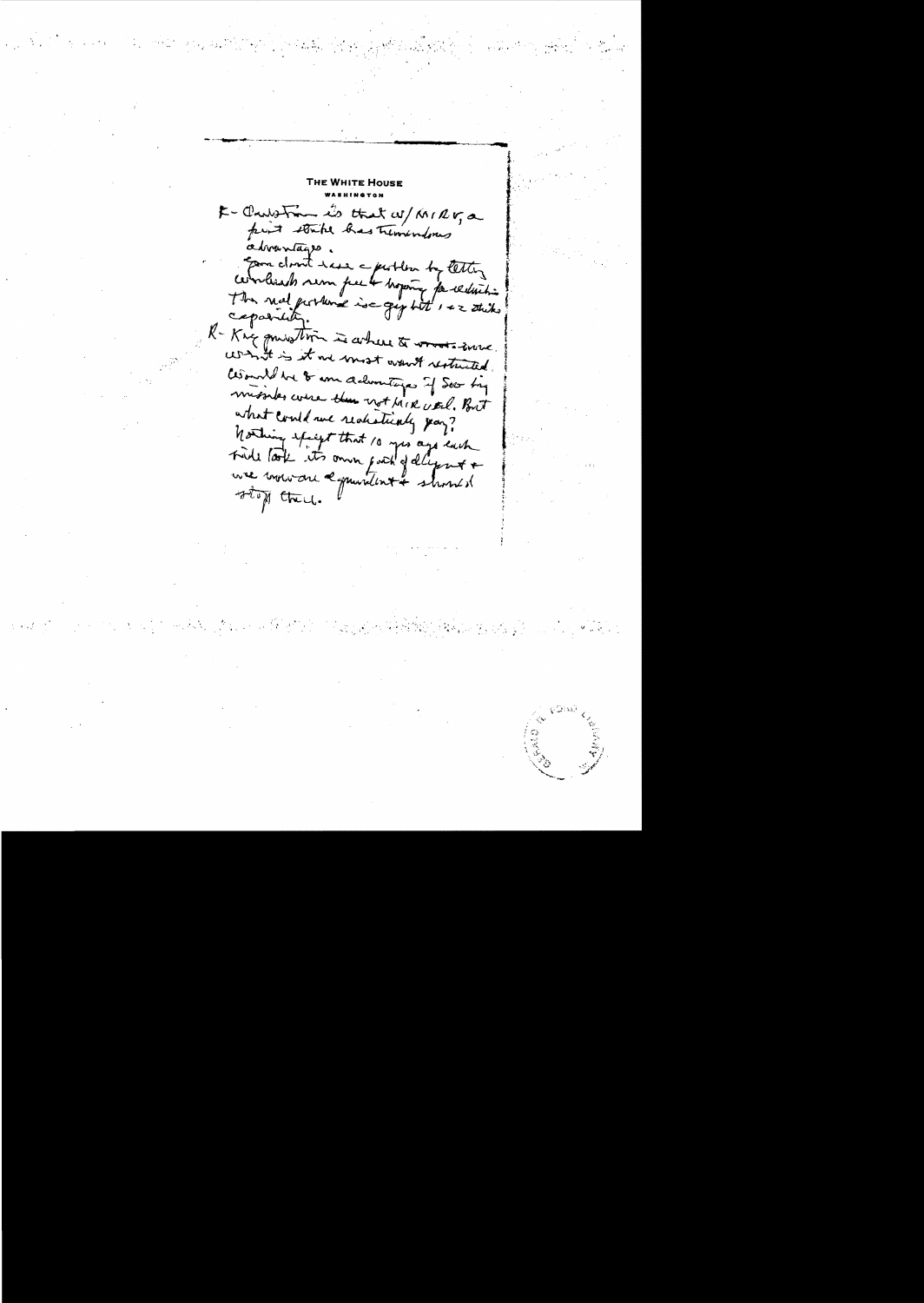KR. This eshook post K- These are treany personant Rush counts a frage while something else téries ingestrates. Sc corritge that Jean Ser debina in a position contint could trelame of throw wing at + MIRK's phis investmeted US to to deport while trazene parzen. We consident qu'on R-There are 2 concerses. This of tome which would establish timet on # + them areget of phased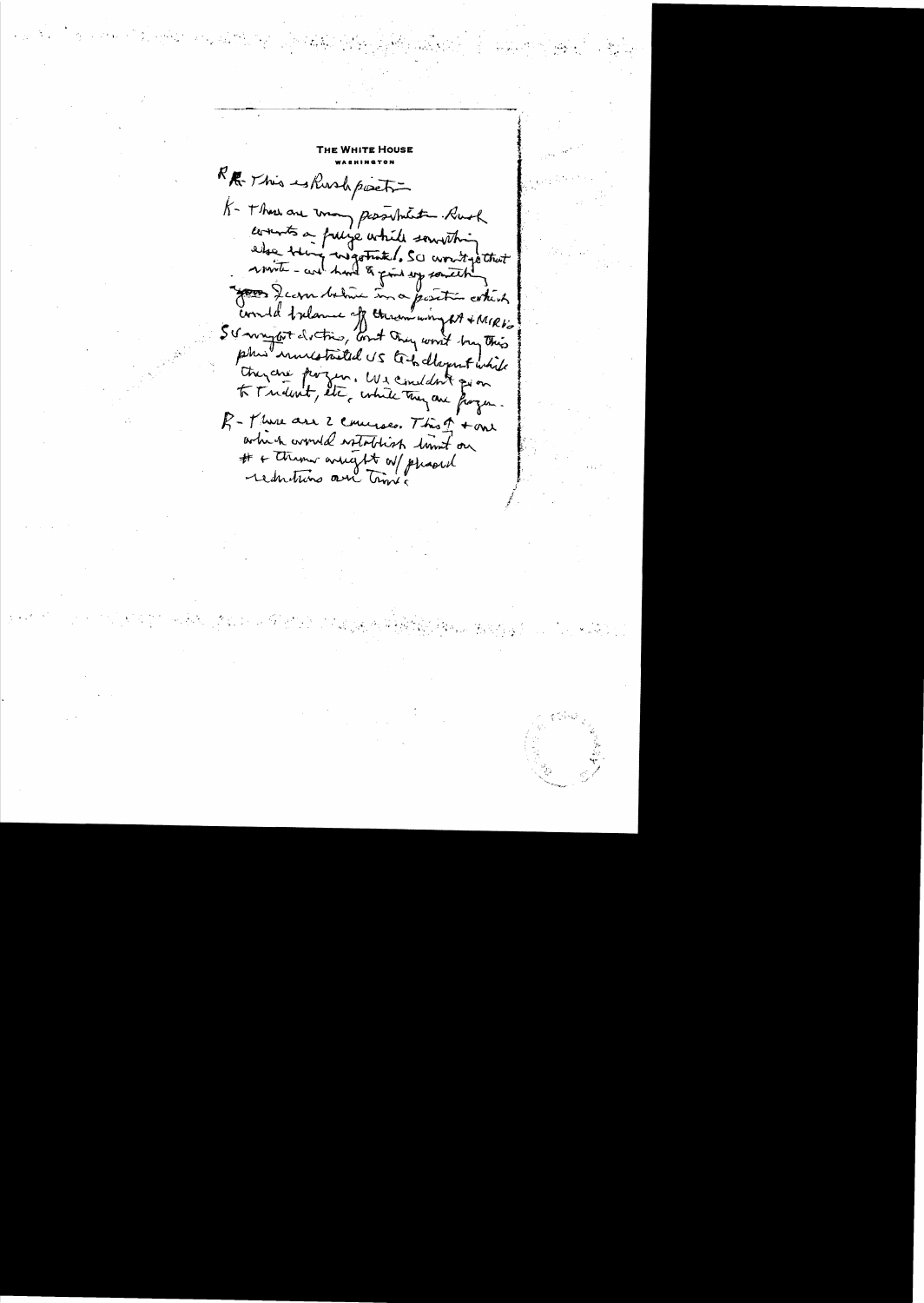R-The choodromiting is it whipes Sur advantage in them are for + permits them to the CRV. Campbes orcheldent let us catch up, 0 krys a bolance w/ in brings, & let towner long tom determine which one chitter septement R- I and follows Fullant mix Comind for ces/amy oration. It is a R-But Ft high to would permit us to misiele R This with send and if we have derivable an other granues.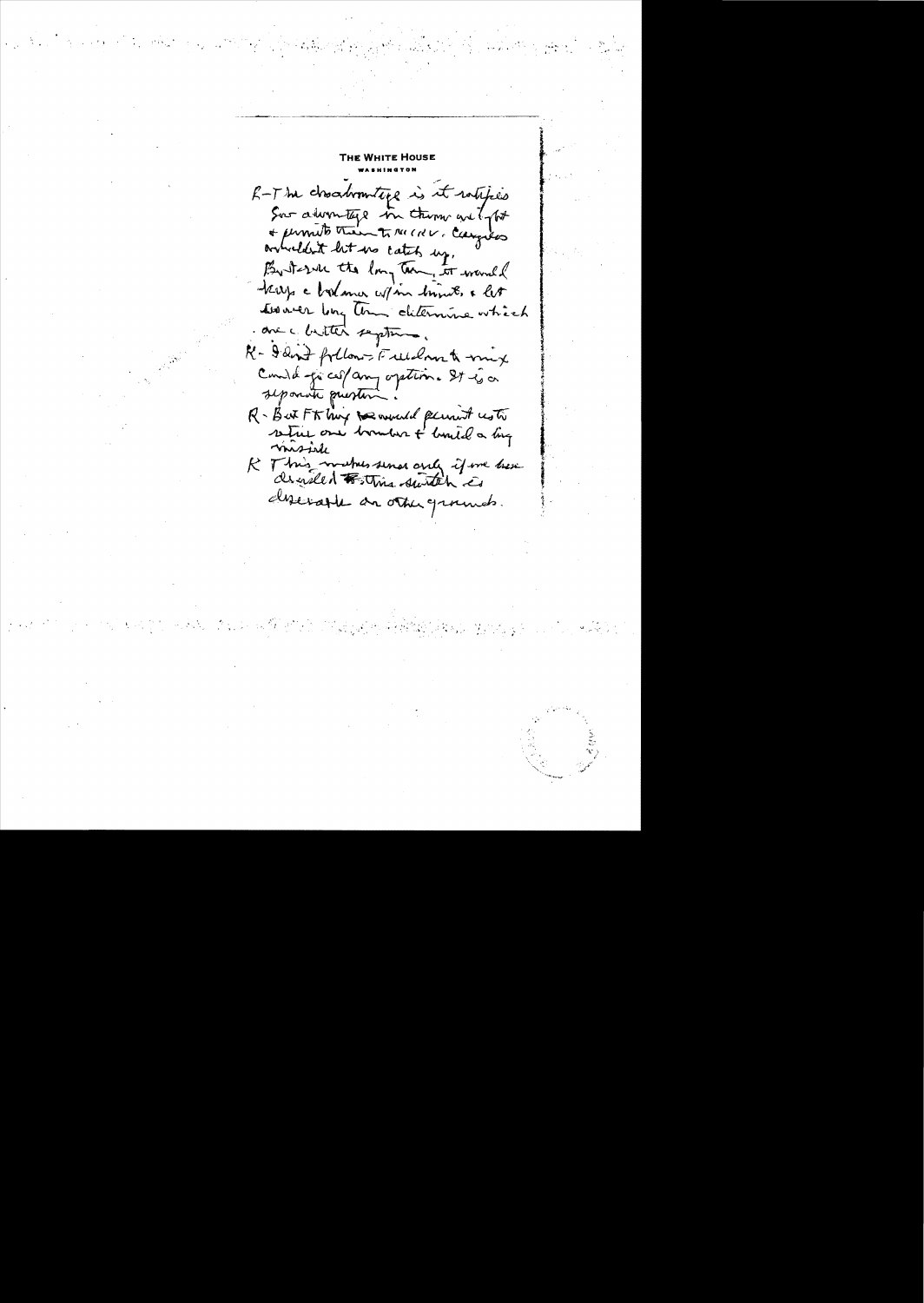**WHITE HOUSE** 

K = France Euro sq une ga This<br>Smitt, it cando be demptions brown K - If both sults hard one invaluante Membrit, what dyponee does it the house with termship and what it tretrus us. R-W = wound about crassider what Carpes K - W/s PRANIX MIRV we would the Dual in SALT Timbers tool me they considered produce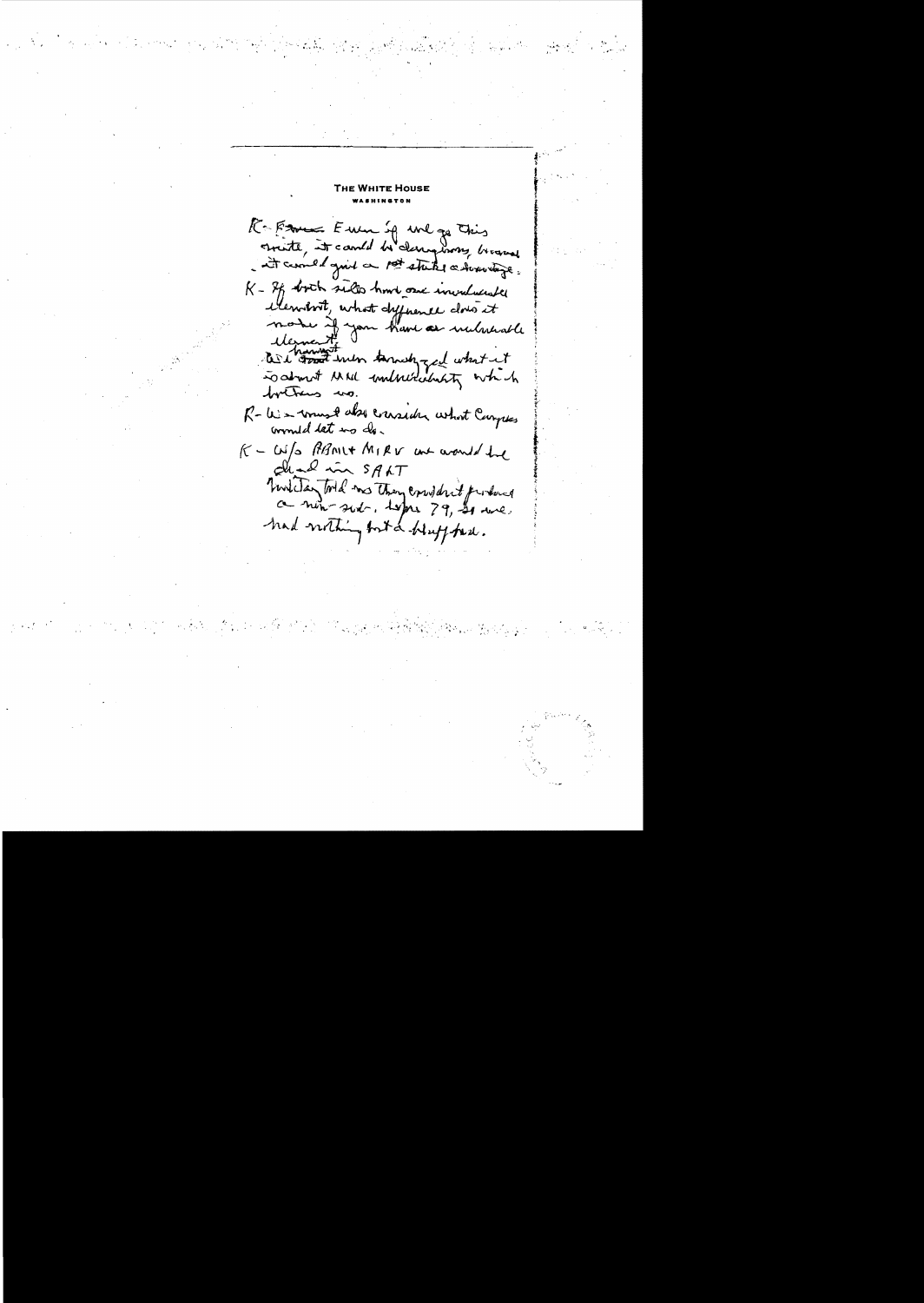WHITE House Combers we hand some programs Chemish K-91-hes heren apimotic that and must be calmy cart, while het. True, perhaps as/s c' - not true For June 2 went to China + Close Object myrosenest. I started to apringing to the said hand was lest time sury hand left becomes hat understood IT the Grant had won, Chinese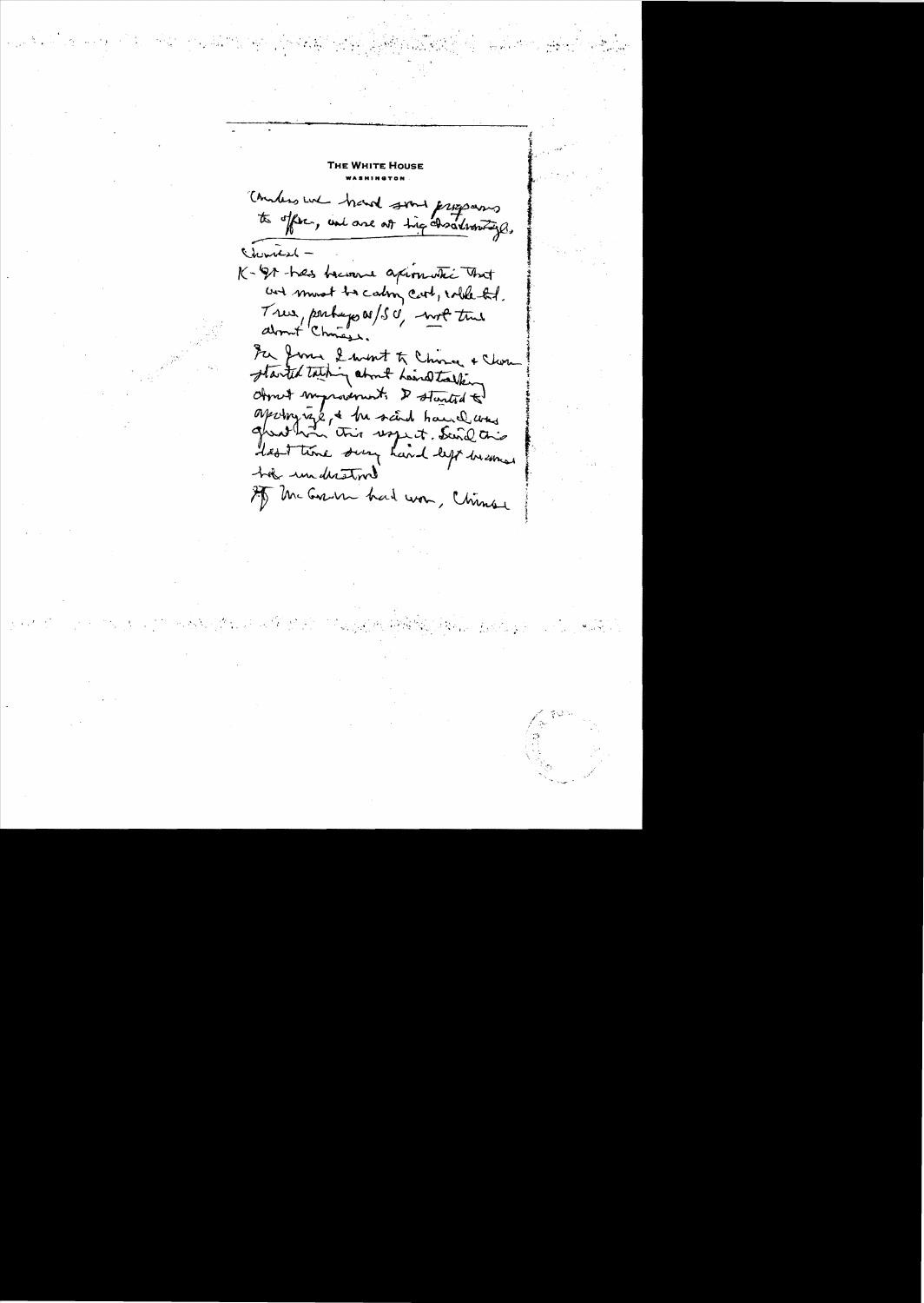WHITE HOU: Comed have teen with opposite.<br>Chan wronted me to take care of Japan, mont trem un equil Wrec So renderder when you make ordepense statement, the Chinese shingth They don't want us ant of asses. t ten wil give we problem and They came play where or eagene c left unig of court movement + flee SC into control equint